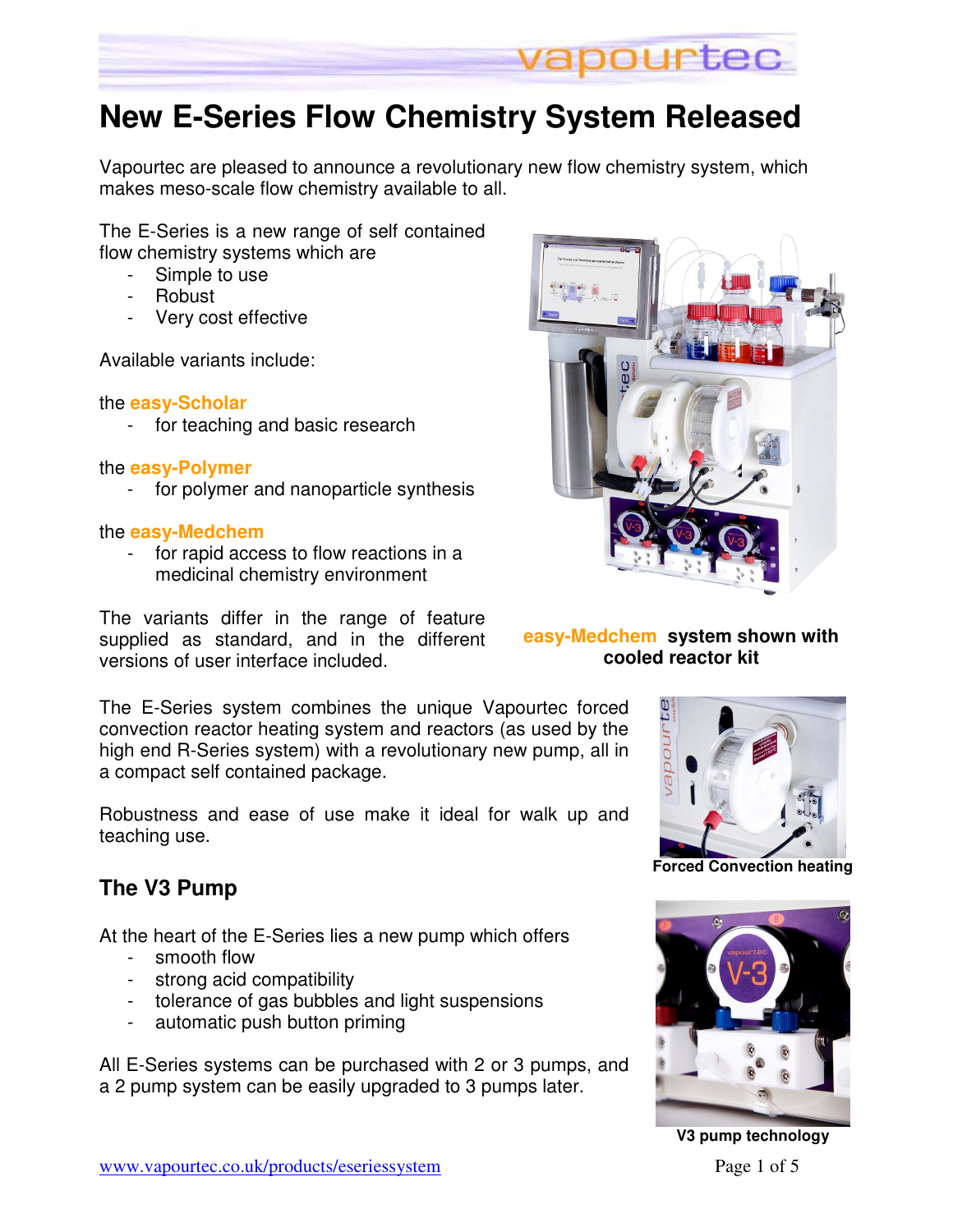## **Easy to Use**

The E-Series system has been designed with ease of use in mind.

The touch-screen user interface (placed at an ergonomically ideal height with full tilt adjustment) gives simple, intuitive access to all the system functions without any programming.

Built in tools enable the user to

- determine axial dispersion for a given reactor setup
- estimate reaction time reduction at elevated temperature
- ensure sufficient pressure is available to prevent solvents boiling at elevated temperatures



vapourtec

The V3 pump offers unmatched ease of use.

- It can be primed at the start of the day with a single push button.
- There's no need to pressurise the reagent bottles
- The lack of manual priming makes for a very simple tube layout on the system.

Furthermore, the V3 covers the full flow rate range from 100µl/min up to 10ml/min without any need to change components.

All these factors make the system ideal for walk-up / open-access use.

And because both tube and column reactors offer full visibility during the reaction, it's very easy to see exactly what's going on during your reaction.

### **Robust**

The V3 pump is key to the system's robustness:

- It can pump immiscible consecutive solvents without any interruption

- It is even possible (though unlikely) to switch directly from pumping water to pumping an organometallic reagent such as BuLi with no interruption in flow and no detrimental effects on seals or valves

- Light suspensions can be pumped without pump damage or loss of flow rate accuracy

### **Flexible**

Like the high end R-Series system, the E-Series can be configured with whatever combination of tube or column reactors is required. Each of the two reactor positions can accept any reactor type, be it tube or column, heated or cooled, making it an ideal platform for simple exploration of previously unknown reaction areas.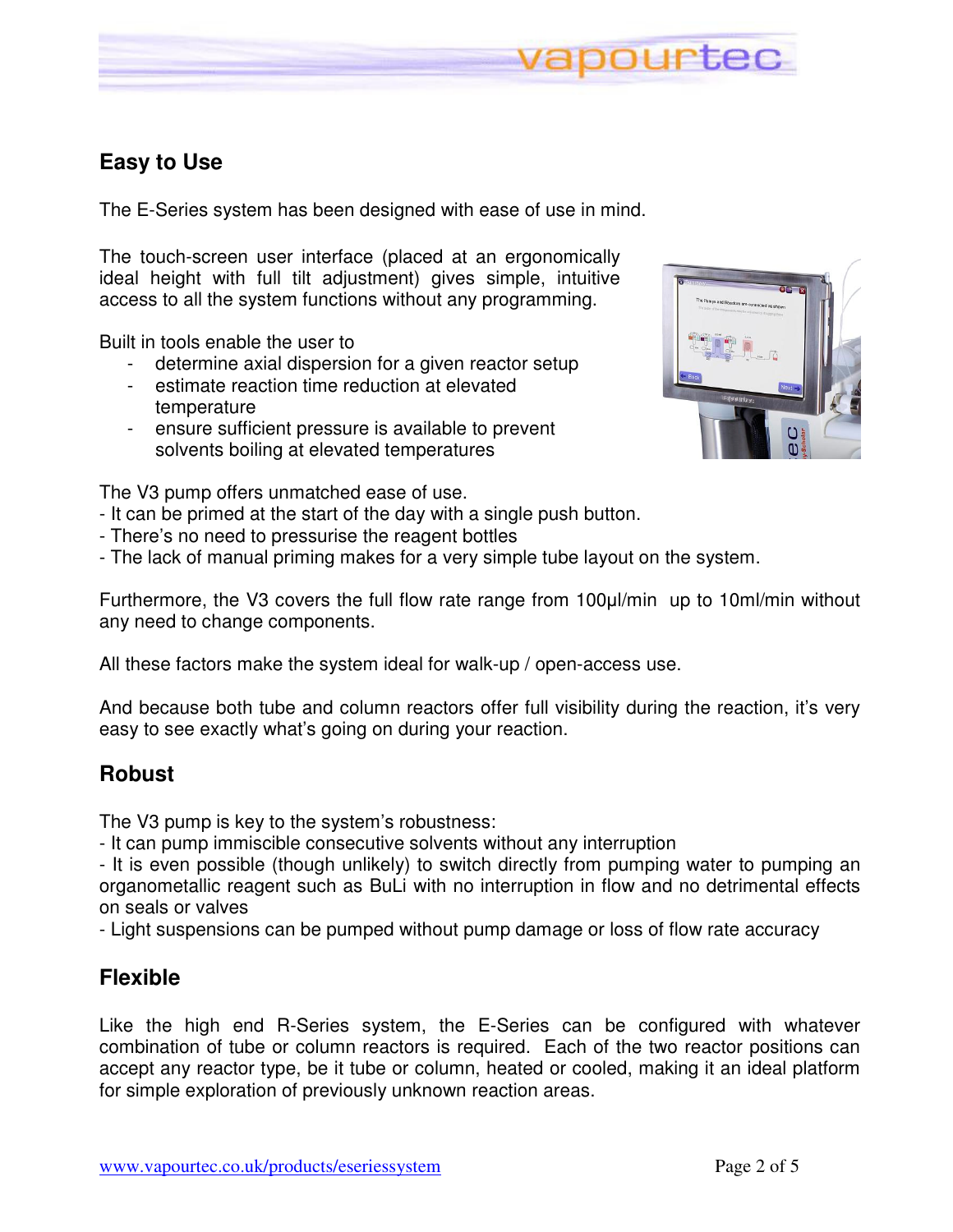

### **What can the E-Series system be used for ?**

The E-Series systems can take on a wide variety of chemistry, as it covers the same range of reaction temperatures as the more sophisticated R-Series system.





**High temperature Reactor (+250<sup>o</sup>C)** 



And with the same proven heat transfer and removal capability as the R-Series, the system takes exothermic reactions in its stride.



**Column Reactor** 

And The E-Series is not just for homogeneous reactions.

It supports the use of columns (both heated or cooled) for solid supported catalysts and reagents.

The ease with which the V3 pump handles moisture or air sensitive reagents and the availability of a low temperature reactor makes the system ideal for organometallic chemistry especially cryogenic reactions.

Like the R-Series, it features a built in inert gas blanketing system including a low pressure regulator and distribution manifold.



►

**Inert gas blanketing**

# **Finally - Flow Chemistry Within Reach**

◄

To many researchers in academic departments, a flexible flow chemistry system with real scale-up capability has simply been out of reach.

The E-Series changes that. A 2 pump easy-Scholar system costs a similar amount to a typical lab microwave synthesizer.

And for medicinal chemists, who want a simple tool for exploratory experiments but whose annual budget is limited, the E-Series offers a hitherto unavailable stepping stone.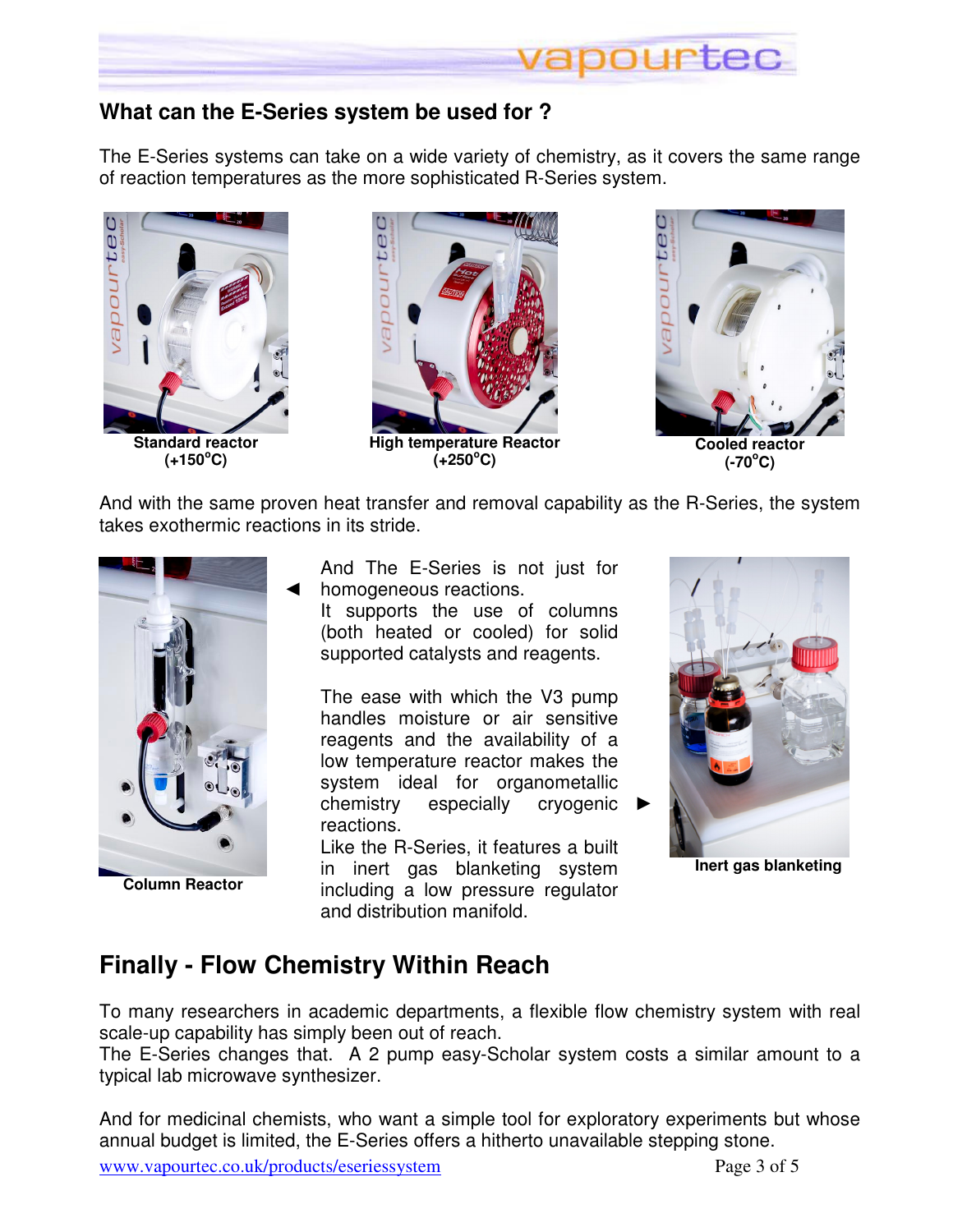

# **FAQ**

- Q What reactors are available for the E-Series ?
- A All of the same reactors which are available for the high end R-Series system can be used with the E-Series, including
	- acid resistant PFA reactor coils, for reaction temperatures from  $-70$  up to  $+150^{\circ}$ C
	- stainless steel reactor coils, for reaction temperatures up to 250°C
	- glass columns for solid supported catalysts or reagents from -70 up to  $+150^{\circ}$ C
	- the Vapourtec gas/liquid tube-in-tube membrane reactor
- Q So if I have an R Series already they can share reactors ?
- A Yes
- Q Are there any restrictions on reactor types/positions ?
- A No, both E-Series reactor positions can accept heated, cooled or high temperature reactors
- Q What solvents can the E-Series system handle ?
- A The robust V3 pumps can pump a full range of organic solvents, strong mineral and acids, Note, however that

- the high temperature (up to  $250^{\circ}$ C) stainless steel reactors cannot accept strong acids

 - for some very volatile solvents, there will be a limiting temperature above which the V3's 10 bar maximum pressure is not sufficient to prevent solvent boiling. A free charts is available at http://www.vapourtec.co.uk/bpchart

- Q What can the R-Series do that the E-Series can't do ?
- A The R-Series is a high end system for highly productive optimization and scale-up offering capability as follows:
	- pressures up to 50 bar or 200 bar for the high pressure system (whereas the E-Series systems are limited to 10 bar)
	- up to 4 reactors
	- up to 4 pumps
	- sample injection loops

 - All the benefits of FlowCommander™ software, including full reaction automation, logging, charting and reporting

- integration with fraction collector or autosampler for automating multiple reactions

- integration with UV or IR sensors
- external interface for control by external supervisory software
- offline programming for more efficient use of shared system

So the E-Series does not "replace" the R-Series.

- Q When is the E-Series available ?
- A First deliveries will be in Q4 2012
- Q Is the E-Series available through my local distributor?
- A Not at this time. It will be sold by Vapourtec directly.